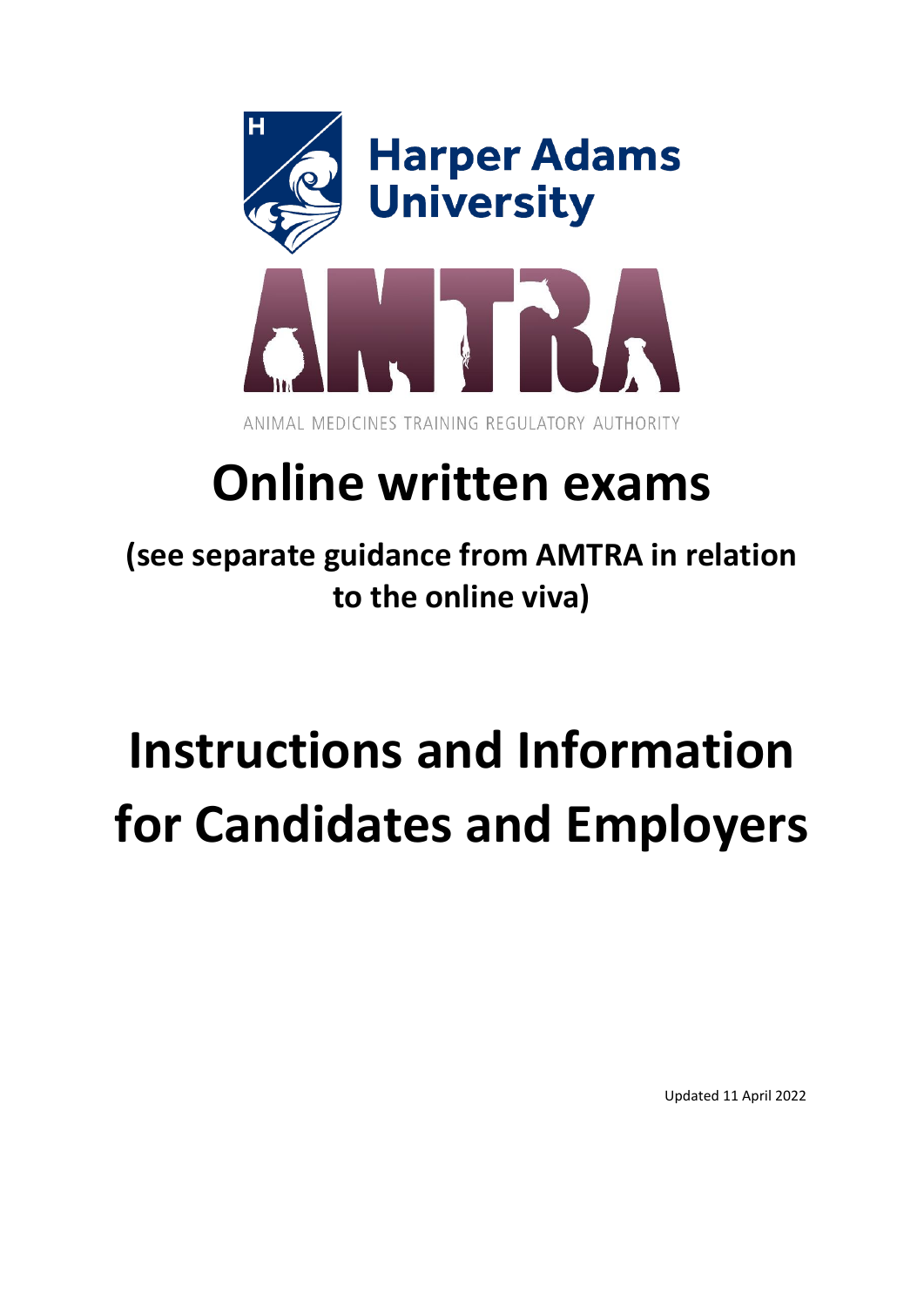## **Contents**

<span id="page-1-0"></span>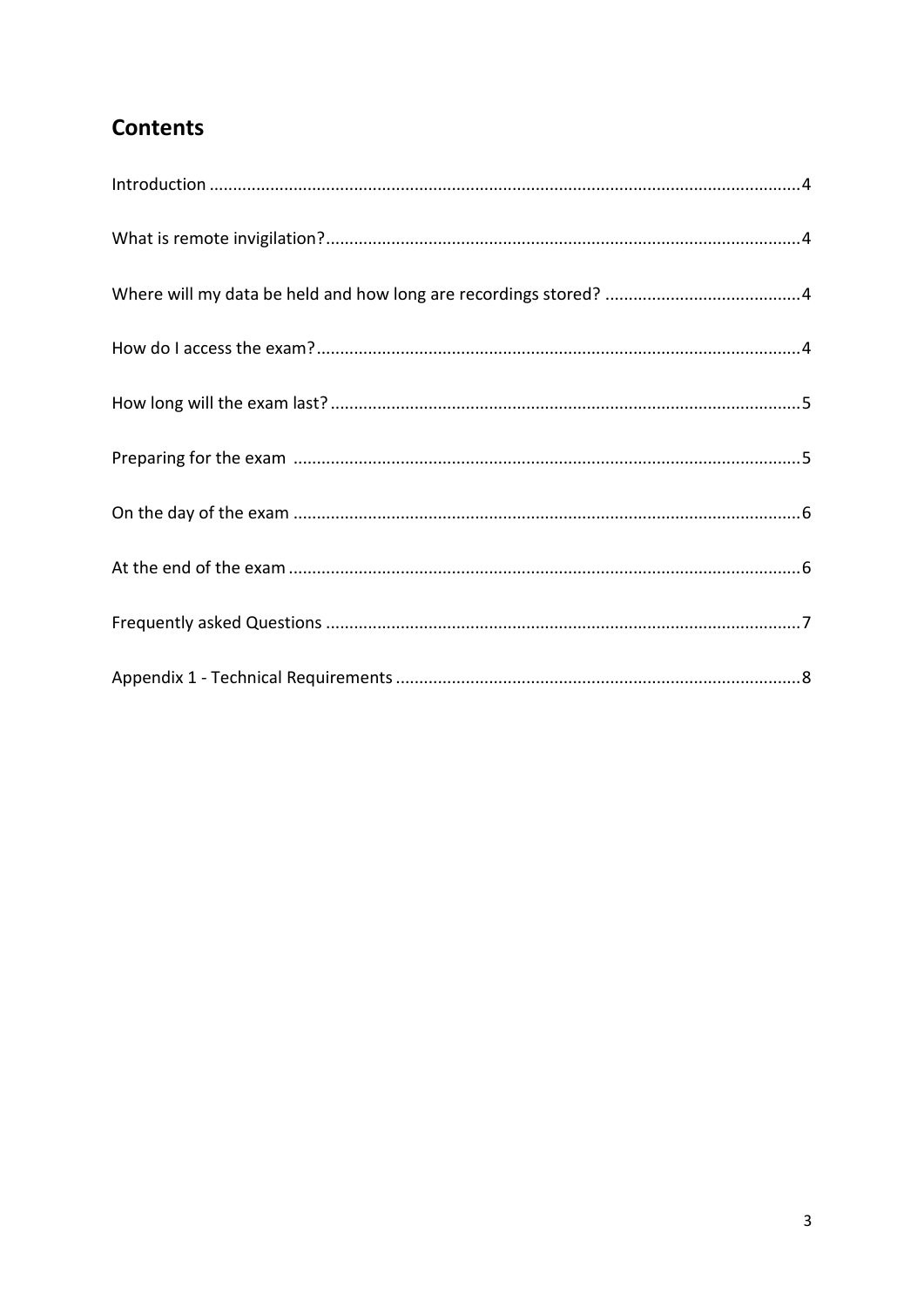### **Introduction**

This document provides instructions and information for candidates (and employers) who plan to undertake an AMTRA assessment online, via remote invigilation, either in the workplace or at the candidate's home.

## <span id="page-2-0"></span>**What is remote invigilation?**

This is where an AMTRA exam is carried out at the candidate's home (or other chosen location) using online screen sharing software (via a web browser and webcam) to record and monitor a candidate's actions during an exam. The system is able to view the candidate, their environment and their computer/laptop screen at all times during the exam. This closed book assessment must be completed under **exam conditions**. This means you cannot seek any assistance to answer questions or access any other notes or learning materials, with the exception of your most up-to-date NOAH Compendium of Data Sheets for Animal Medicines. The assessment is covered by Harper Adams University's Assessment Regulations.

## <span id="page-2-1"></span>**Where will my data be held and how long are recordings stored?**

The recording of your exam will be stored until the module results have been ratified by the exam boards. After this time the recordings will be deleted.

Recordings of your exam will be viewed and audited as required by staff at Harper Adams University; this data may also be shared with AMTRA.

## <span id="page-2-2"></span>**How do I access the exam?**

You will have been sent enrolment instructions from [animalswd@harper-adams.ac.uk](mailto:animalswd@harper-adams.ac.uk) and in return you will have received your student number and password. This allows you to access learning material on The Learning Hub and also access your student e-mail account. Make sure to have this student number and password to hand. You will also have been notified of the date and exam start time. You will access the exams on a platform called Questionmark OnDemand (Qmark) which hosts the exam – guidance will be emailed to your HAU email account on how to access the platform. On completion of the exam you will also be sent an exam submission message to your HAU e-mail account.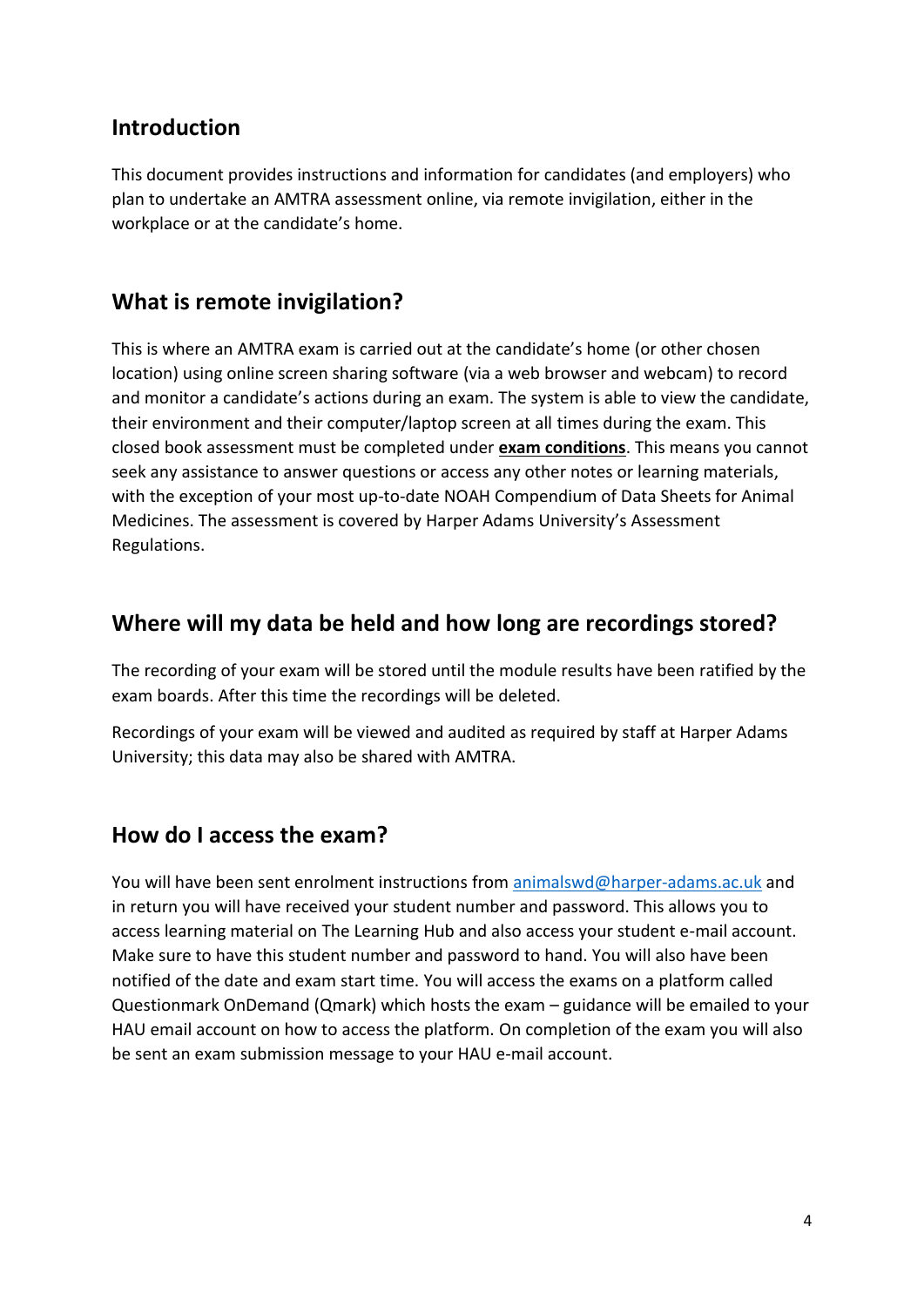## <span id="page-3-0"></span>**How long will the exam last?**

There are a number of different AMTRA exams, one for each module; time durations can be seen in the table below. If you think you may be are eligible for extra time in an exam, please contact [animalswd@harper-adams.ac.uk](mailto:animalswd@harper-adams.ac.uk) at least one week before your exam to arrange this.

| <b>Exam Type</b>        | <b>Time duration</b> |
|-------------------------|----------------------|
| Base paper              | 1 hour 30 minutes    |
| <b>Companion Animal</b> | 1 hour 30 minutes    |
| Avian                   | 1 hour 30 minutes    |
| Equine                  | 1 hour 30 minutes    |
| Farm Animal             | 2 hours              |
| Vet Nurse Top-up        | 2 hours              |

## <span id="page-3-1"></span>**Preparing for the exam**

You will be notified at least a week before the exam is due to take place to check your equipment and ensure you will have access to the following during your scheduled exam time slot:

- An internet connection
- A supported web browser: (Google Chrome, Microsoft Edge both require the additional installation of the Proctorio Extension) **– see Appendix 1 - Technical Instruction on how to install this.**
- A webcam
- A photographic ID (Passport, Photocard driving licence, UK CitizenCard)
- Access to your most recent paper copy of the NOAH Compendium of Data Sheets for Animal Medicines. You should have received a copy from AMTRA.
- Scheduled time in a suitable room to complete the exam, it must be well lit, quiet and private. No one else is allowed into the room during the test. This can be in your work place or at home. Ensure others know not to disturb you during your exam.

You will be e-mailed details of your exams and a 'systems access test' on the Questionmark OnDemand (Qmark) platform. **This will be sent to your Harper Adams email account**.

You **MUST** undertake this short test. This is so you are able to check that all of your access information works correctly and also so you can see the format of the exam and become familiar with it.

**If you do not complete the systems access test you will not be set up for your official exam at the schedule timeslot.**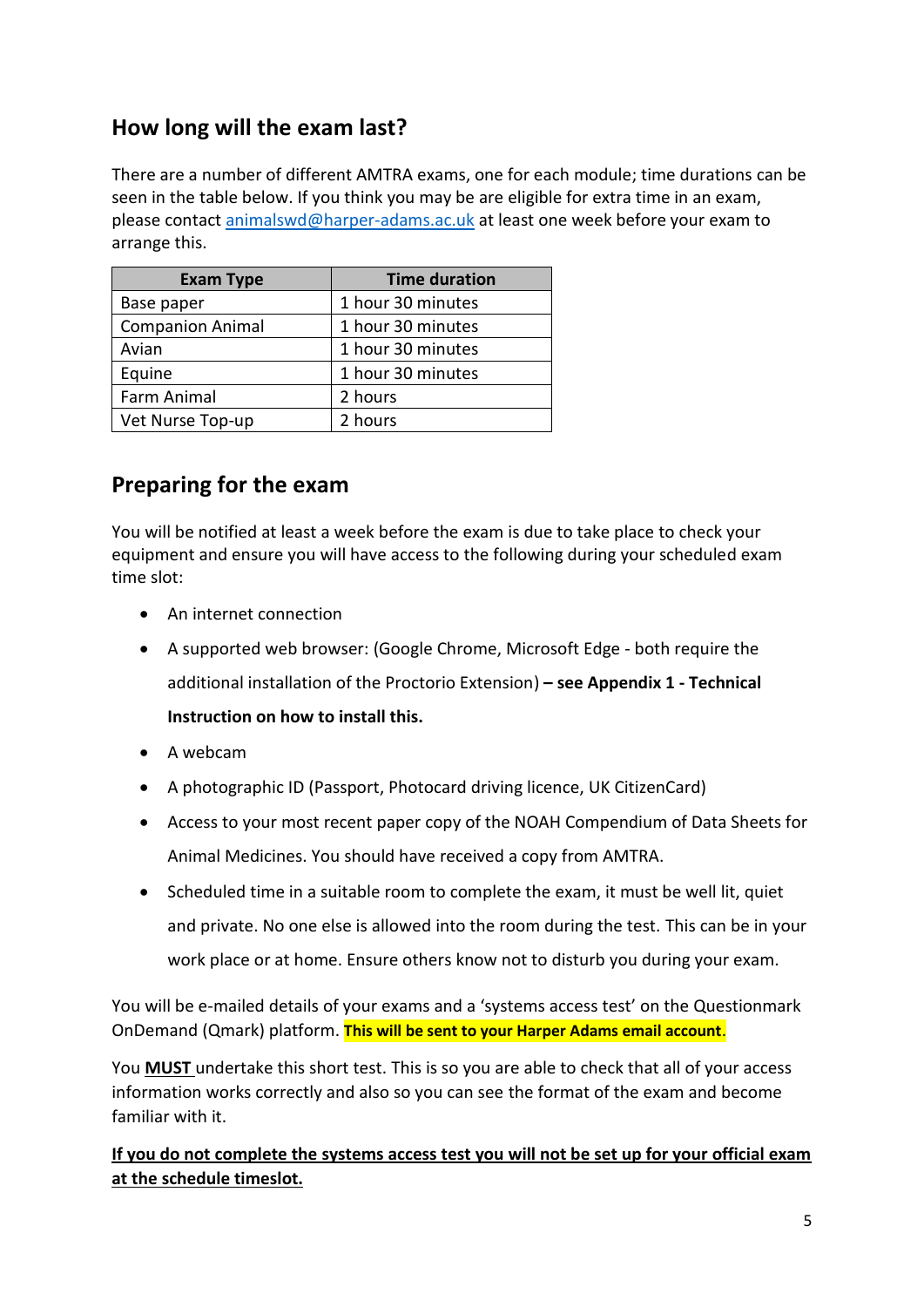## <span id="page-4-0"></span>**On the day of the exam**

It is advisable to start your computer and open a web browser a minimum of 10-15 minutes beforehand, just to make sure you have plenty of time to check everything is working correctly. The test will appear in Qmark at your allocated exam time. You may need to refresh the screen at the start time if you cannot see the exam in your list of assessments.

You **cannot** leave your desk for the duration of the exam, so it is advisable that you prepare to sit the exam in a refreshed state, having taken a comfort break just before you commence.

Check you have:

- Your student number and password to hand
- Your photocard ID to hold up the webcam to record your identity
- A paper copy of the NOAH compendium

## <span id="page-4-1"></span>**At the end of the exam**

<span id="page-4-2"></span>When you are happy you have completed all of the questions you will need to click the 'Submit' button. Until this point you are able to navigate back and check your answers to other questions. Once you have submitted your answers, your screen will go blank. This is the end of the exam, and you can log out. If you have not finished the exam at the allocated finish time the exam will automatically time out and save your submissions.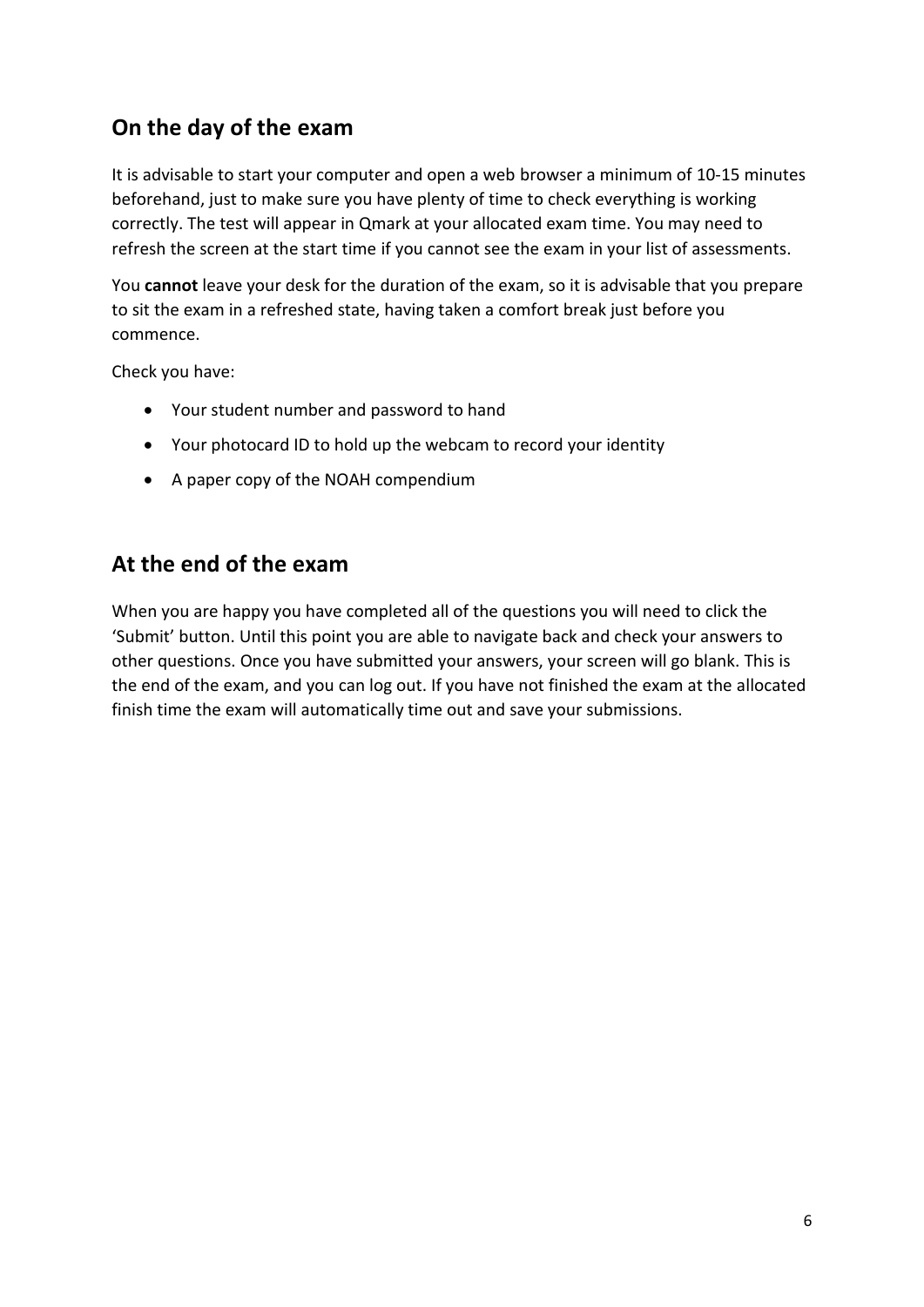## **Frequently Asked Questions**

#### **Q. Can I leave the room during the exam?**

No, candidates are not permitted to leave the room and return during the exam, unless in an emergency, in which case the exam may be void.

#### **Q. Why do I need a hard/paper copy of the NOAH compendium, can't I use their website?**

A. It is important you have a paper copy as you will not be able to access any other webpages during the exam.

#### **Q. What happens if I lose internet connection during my exam?**

If you lose connectivity your exam answers will be saved up until that point, so what happens next will depend how far along in the exam you were. If you have gained enough marks to pass the exam your attempt will be recorded as a pass. If not, your exam will be rescheduled to the next exam slot. If your internet connection is not reliable it might be worth changing location for your next attempt. The support staff at Harper Adams will not have the ability to help fix issues with your Internet connection so if you are worried this could be a problem you should check with your service provider in advance.

#### **Q. What do I do if I have problems during the exam?**

Please click here to identify who to contact:<http://harper.ac.uk/amtrasq>

If you have a query about the exam which is not dealt with by this guide, please contact the University in the first instance by email [animalswd@harper-adams.ac.uk](mailto:animalswd@harper-adams.ac.uk) or telephone +44(1952) 815042.  The core hours of this team are 0900-1700hrs UK time, Monday to Friday.

#### **Q. Why do I need a student e-mail address?**

You will need your student ID/username and password to access this exam and to communicate any issues you may have for verification purposes. If you have any emailrelated issues please go directly to [servicedesk@harper-adams.ac.uk](mailto:servicedesk@harper-adams.ac.uk)

#### **Q. How do I log in to my e-mail?**

Accessing the HAU email can done via the main website:

<https://www.harper-adams.ac.uk/>

<span id="page-5-0"></span>

Follow the 'Current Student' link

Click on the icon

Finally click the 'Check my email' link to sign in with HAU credentials (student ID and password). The format of your student email address is studentnumber@live.harper.ac.uk e.g. [19724500@live.harper.ac.uk](mailto:19724500@live.harper.ac.uk)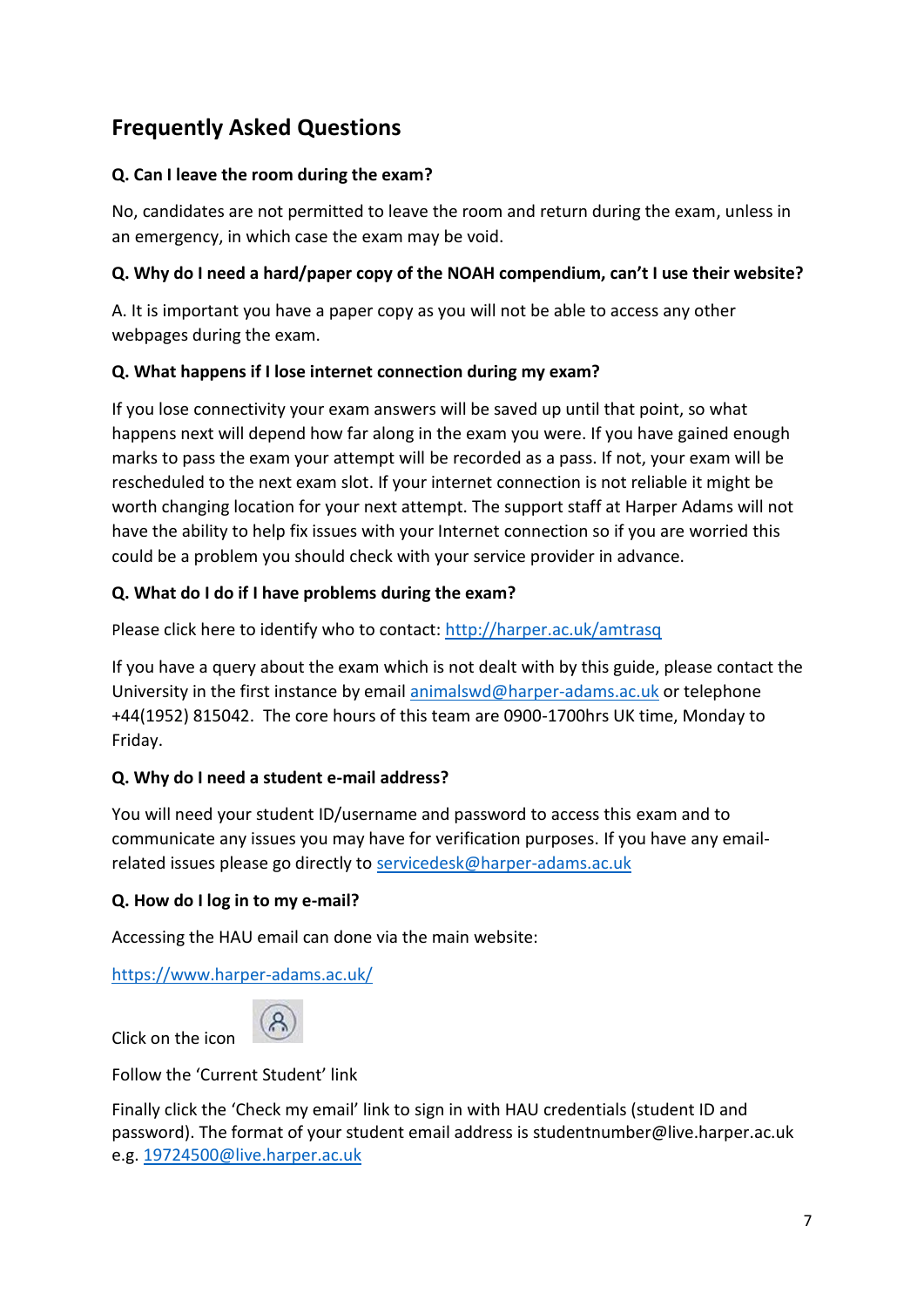## **Appendix 1**

## **Technical Requirements – Minimum Requirements**

The following are the technical requirements for a candidate's device to attempt a Record and Review assessment. In general, Record and Review Proctoring assessments require:

- An internet connection
- A supported web browser:
	- o Google Chrome
	- o Microsoft Edge
	- o **Both require the additional installation of the Proctorio Extension**
- A webcam
- A microphone

|                               | <b>Windows</b>                                                 | Mac                             |  |
|-------------------------------|----------------------------------------------------------------|---------------------------------|--|
|                               | Browser   Chrome with Proctorio Extension                      | Chrome with Proctorio Extension |  |
| Operating System   Windows 7+ |                                                                | macOS 10.11+                    |  |
|                               | Processor   Intel Pentium or better                            | Intel                           |  |
| Free Disk Space   250 MB      |                                                                | <b>250 MB</b>                   |  |
| Free RAM 2 GB1                |                                                                | 2 GB1                           |  |
|                               | Upload Speed $\vert$ 0.092 Mbps - 0.244 Mbps2                  |                                 |  |
|                               | Microphone   Any Microphone, either internal or external       |                                 |  |
|                               | Webcam   320x240 VGA resolution (minimum) internal or external |                                 |  |

#### System Checks Before the Exam is Scheduled

- As a candidate or participant, you need to have the Google Chrome or Microsoft Edge web browser installed on your PC.
- Next open the browsers and head over to [getproctorio.com](https://getproctorio.com/) to install the Proctorio extension by selecting the **Click here** button.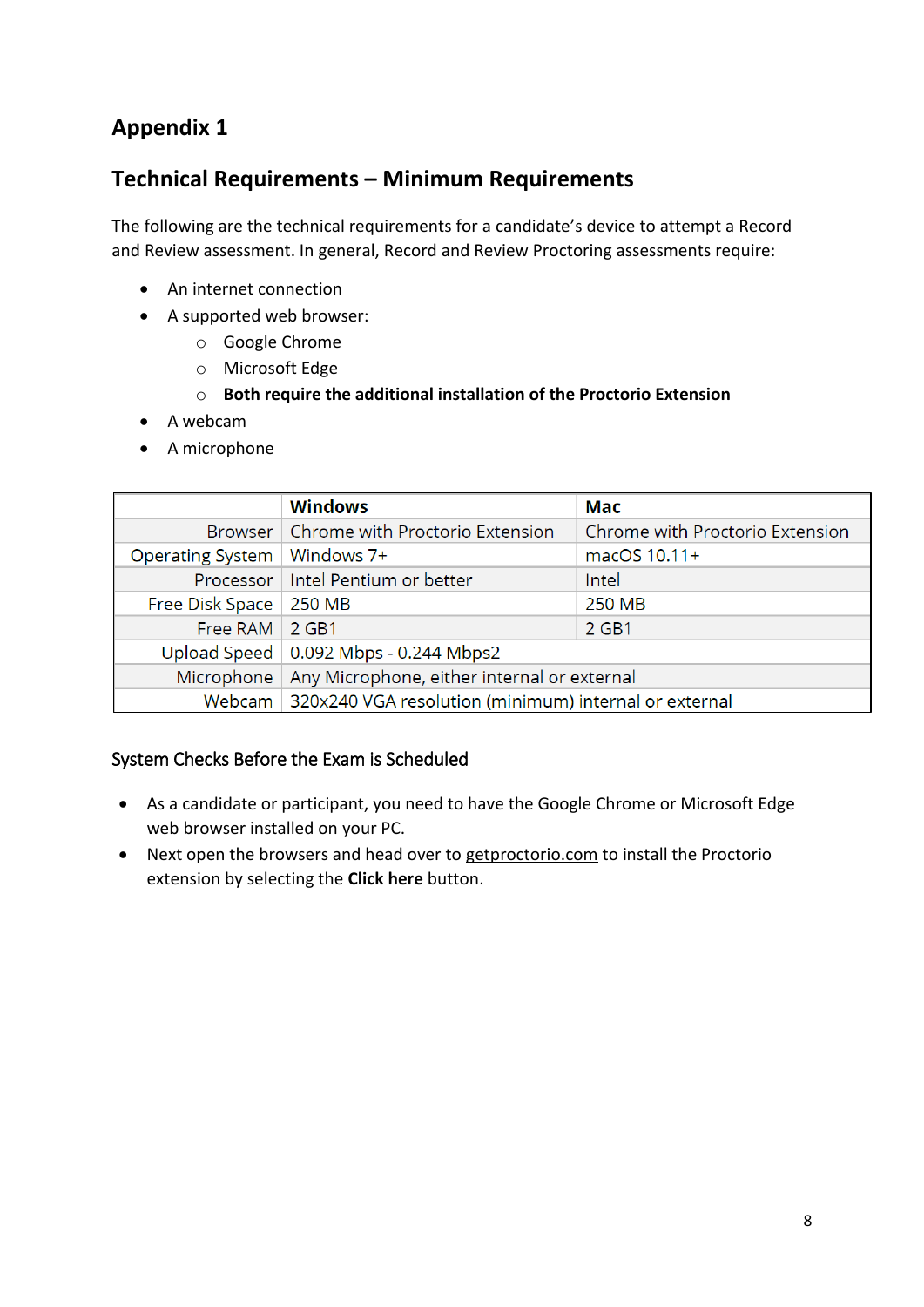| Get the Proctorio Chrome Exter x +<br>$\blacksquare$<br>$\overline{a}$                                                                            | $\sigma$<br>$\times$                                                                                                                                          |
|---------------------------------------------------------------------------------------------------------------------------------------------------|---------------------------------------------------------------------------------------------------------------------------------------------------------------|
| https://getproctorio.com<br>G<br>$\leftarrow$                                                                                                     | Not syncing<br>$\oplus$<br>ู่ร้≡<br>$\sqrt{2}$<br>$\cdots$                                                                                                    |
| Proctorio Chrome Extension<br>This course requires you to install an extension into your browser.<br>$\leftrightarrow$ + C                        | Use Google Chrome.<br>done.<br>Install Proctorio Chrome Extension.<br>click here<br>Done!                                                                     |
| Proctorio Inc.<br>Scottsdale, Arizona.<br>Privacy and Cookies<br>Terms of Service<br>Copyright © 2013-2017 Proctorio inc.<br>All rights reserved. |                                                                                                                                                               |
| ē<br>$O$ Type here to search<br>$\Box$<br><b>No.</b><br>$\circ$<br>$0\overline{2}$<br>н<br>O<br><b>Page</b><br>$\bullet$<br>N                     | 14:16<br>$x \frac{m}{2}$<br>$4^{\circ}C$ $\wedge$ $\blacksquare$ $\blacksquare$ $\blacksquare$ $\blacksquare$ $\Box$ ENG<br>P <sub>5</sub><br>物<br>14/01/2022 |

• If you are using Microsoft Edge you will also need to enable the browser to use Chrome extensions



• Click the **Add to Chrome** followed by **Add extension**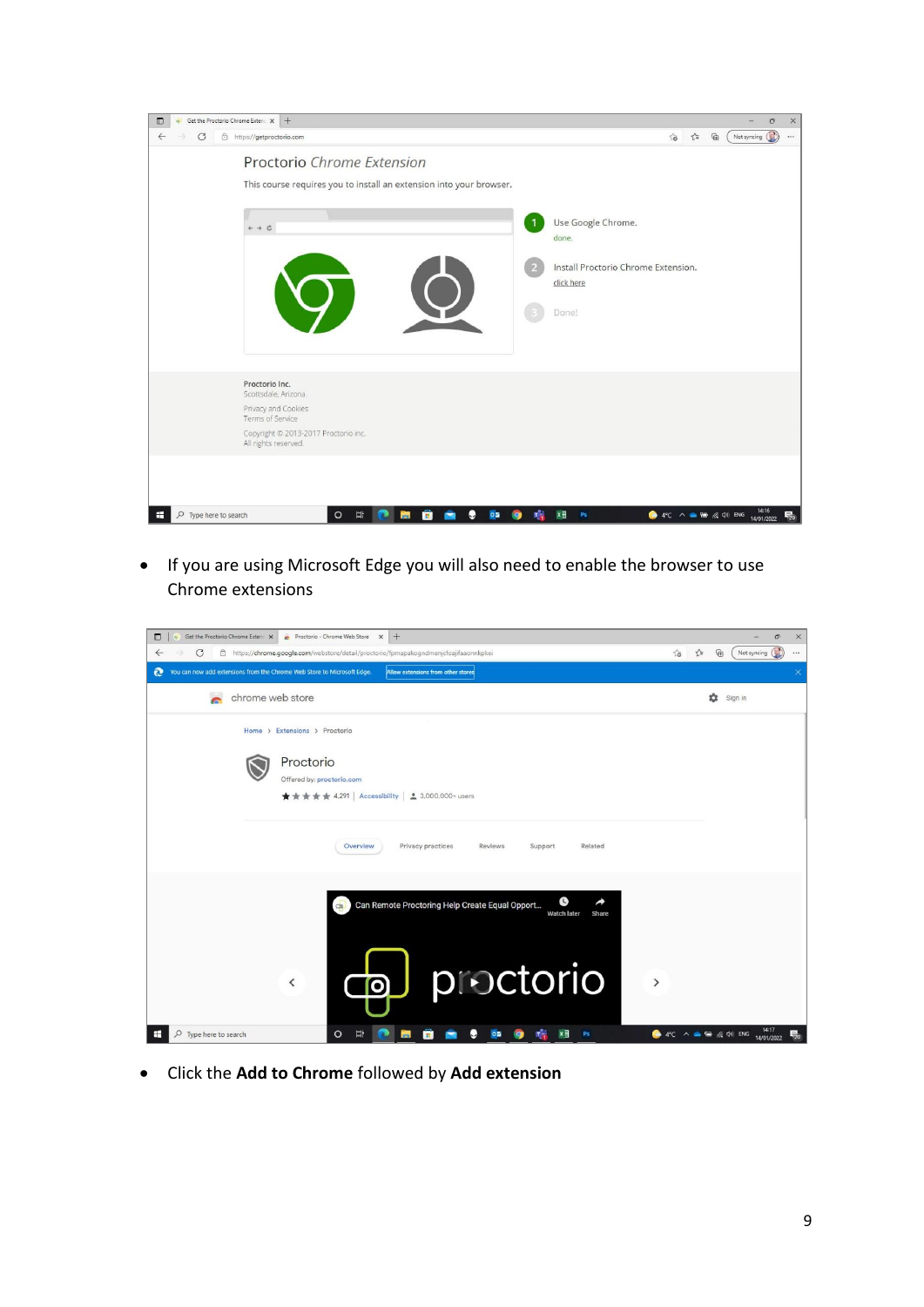

Make sure you have a properly working webcam and microphone and that you are using the latest version of the browsers:

#### For Windows computers

#### **Check to make sure your camera is working**

- Click the Windows (Start) button
- Type the word camera. Click on the Camera App



• You should see yourself on camera. If you do, your camera is working.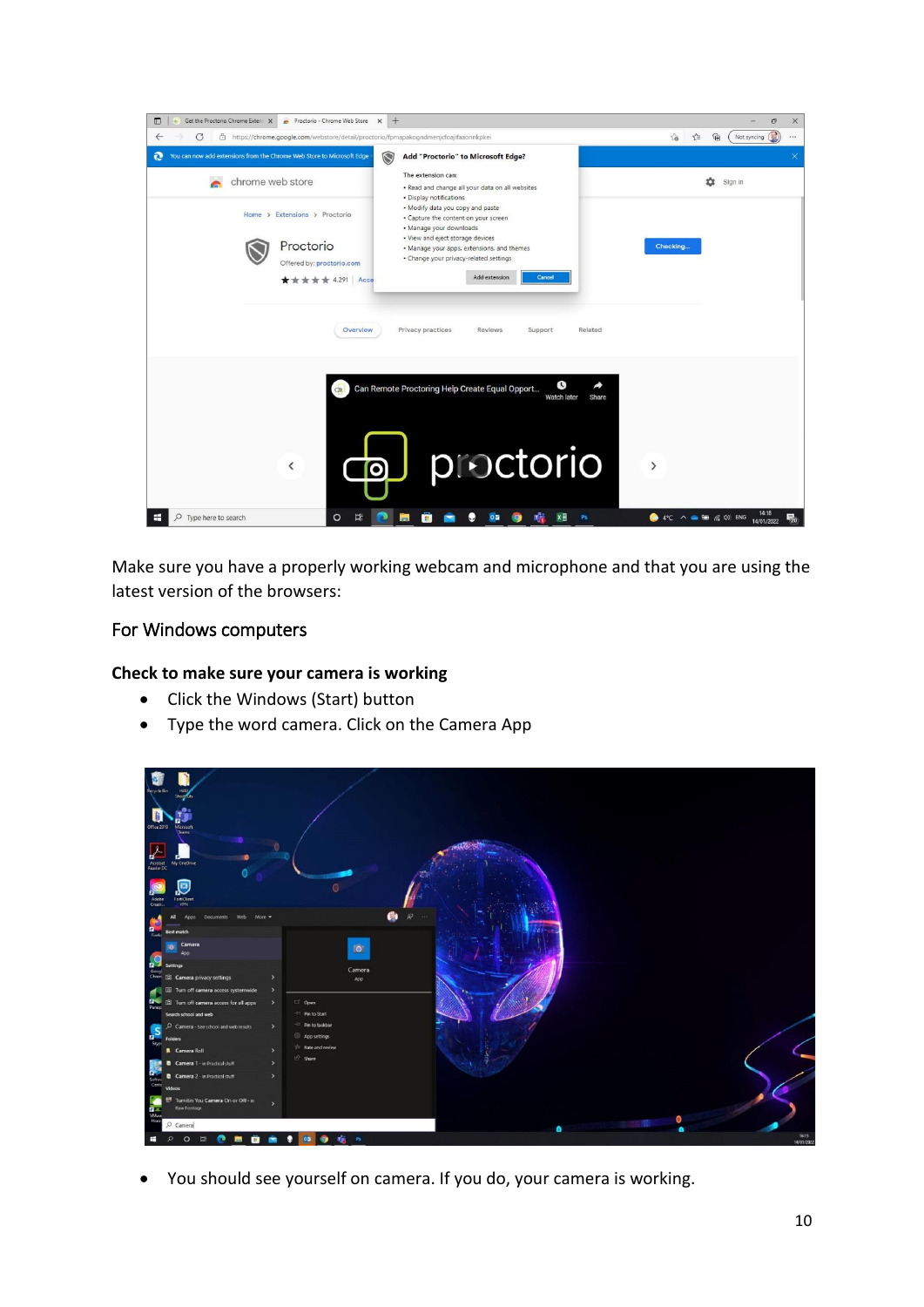#### **Check to make sure that your microphone is working**

- Click the Windows (Start) button
- Type the word Voice Recorder. Click on the Voice Recorder App



In Voice Recorder, click on the blue Record button record for a few seconds then click stop.



- Play the new file that was recorded on the left-hand pane.
- If you hear yourself, then you have a properly configured microphone.

#### For Apple computers

#### **Check to make sure your camera works**

- Click the Photobooth icon on your dock or from the applications folder.
- The camera should come on automatically. If you see yourself, the camera is working properly.

#### **Check your microphone works**

- Click Apple icon in the top left corner of the screen.
- Click System Preferences
- Under system preferences, select Sound either by clicking it or by searching for it in the search text box.
- Select the Input tab.
- The list of recording devices will appear. Make sure that the "Internal Microphone" is selected. Try speaking into your microphone and look for bars moving beside Input Level while you talk. If they are, your mic is working properly